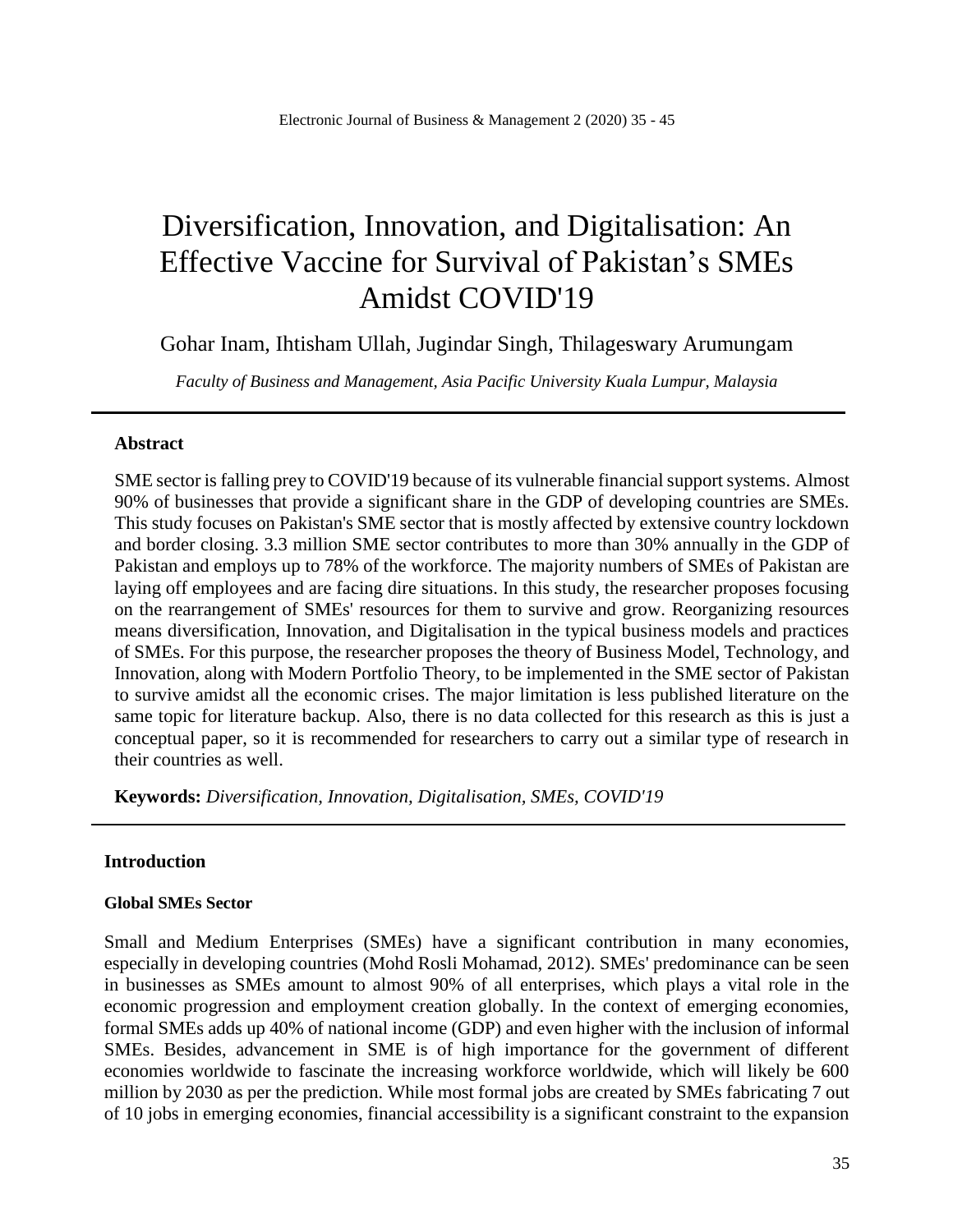of SME cited as the second utmost hindrance for SMEs growth in emerging economies (The World Bank, 2019).

# **Pakistani SMEs Sector**

The significance of the SME sector cannot be undermined in the industrial expansion of a country. In Pakistan, SMEs represent almost 90% of the existing businesses, creates employment about 80% of the non-agricultural labour force, which contributes nearly 40% in the GDP annually. Furthermore, industrial divisions, for example, agriculture, fisheries, textiles, handloom weaving, transport, leather, marble & granite, carpets, and light engineering, are the dominant sectors for SMEs operated in Pakistan (SMEDA, 2019).

The prospects of the SME sector are enormous, given the inclusion of this sector under Pakistan's supervisory framework. Thus, these entities can establish their own identity and impact the progress of the country's economy by taking advantage of financial sectors with the accessibility and obtainability of the required information (Robin Mann, 2009).

# **Impact of COVID'19 on SMEs**

The global economic slowdown and worldwide health emergency caused by the coronavirus (COVID-19) pandemic affected trade, investment, development, employment, and attainment of the UN Sustainable Development Goals. This outbreak has caused hardship for small businesses. Also, the entities run by new-comers and woman entrepreneurs have been affected. Extreme measures, such as lockdown, have been taken to minimize the spread of coronavirus that interrupted supply chain activities and a decline in demand in many sectors (Maryam Anas Ganaie, 2020).

Partial lockdown measures in Pakistan due to the outbreak of COVID-19 harm businesses and affected the country's economy. Slow growth in services, manufacturing and agriculture sectors, the surge in unemployment, decline in government revenue, deterioration in exports, and interruption in supply chains will be perceptible as per the preliminary predictions. Almost 5.2 million enterprises will face the dreadful consequence of the lockdown initiatives taken in the country (ITC, 2020).

# **Problem Statement**

Even though the SME in Pakistani business environment has overwhelmingly of great importance, but there is a shortage of research work carried out regarding this sector. Mostly the studies are done or focused on the survival management of larger businesses of Pakistan. The SME sector is mostly falling victim to ignorance by researchers and policymakers of the government (Maryam Anas Ganaie, 2020). All of these are plus points of COVID'19 outbreak which are mentioned by various governmental agencies and researchers

Until now, most of the researches are concerned about how bad is COVID'19 and what are the adverse effects of it on the global economy or individual economy of any country. There are few exceptions to that point of view that is there are some high impacts of COVID'19 as well along with bad ones such as, accessibility of long-distance education facilities via online medium, increase in open vacancies at online startup businesses, much more research on new ideas of sustainable improvements, less pollution in last few months due to lockdowns, decrease in roadside accidents, and because of more number of overage individuals death there is a possibility of less pressure on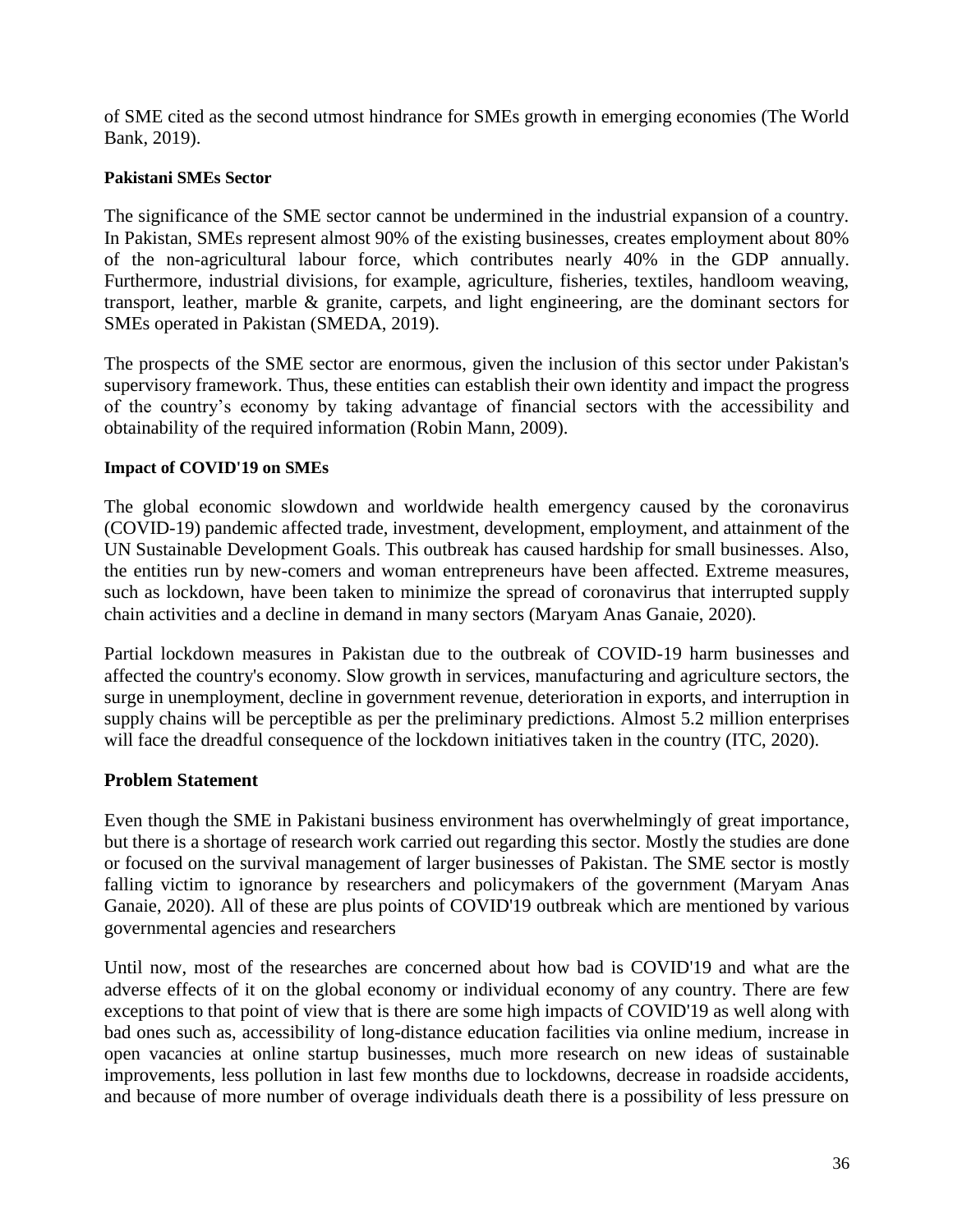overage people expenses plus pensions, etc. in the future. More or less, almost all the countries are agreed on this stance (Hussain, 2020).

Moreover, due to the temporary closure of large businesses and offices, most of the persons who lost their jobs are now starting their startups, thus, resulting in more vacant positions to be opened. One of the surveys on US online trading shows that there will be a significant increase in online trade by the end of this year, to be precise above current trade amount of \$2.4 trillion (Statista, 2020). Furthermore, according to predicators in 2024, the world population will go up to 8 billion, so do the number of online buyers that will be five billion-plus, exactly half of the expected population by that time (PopulationPyramid.net, 2019). If that happens, there will be no more pressure on the world economies, and every company will set an example of Amazon that gave out over 100,000 employments even in this time of crisis.

According to researchers, underdeveloped and developing countries are researching newer ways to extend the medical capacity of their respective countries to help them cope with current demand and future expected demands if something like that happens again. Thus, if any other virus surfaces in such countries in the coming times, then their sustainable discoveries can now help them. Moreover, the entire world seems to be a victim of such a monstrous virus, so there is a chance of global unity and peace. But there are even more chances of togetherness ideology to be built in the same Nations, especially Pakistan, where there are many caste systems dividing people on the name of differences (Hussain, 2020).

The primary purpose behind this research is to highlight the importance and usefulness of diversification, digitalisation, and innovative measures taken by SMEs around the world for the Pakistani SME sector to decide future direction for survival amidst this Pandemic crisis.

# **Research Questions**

- 1. What are the possible ways to rearrange SMEs' resources to save them from shutting down amidst the corona crisis?
- 2. What is the role of innovation, digitalisation, and diversification in the rearrangement of resources for SMEs?
- 3. How can SMEs of Pakistan survive in the COVID'19 crisis without much investment?

# **Objectives**

- 1. To examine the negative and positive influence of COVID'19 on the survival and growth of Pakistan's small and medium enterprises.
- 2. To determine the impact of rearrangement of resources, digitalisation, diversification, and Innovation on the survival of SMEs among the COVID'19 crisis.
- 3. Investigate and determine how to save the SME sector of Pakistan from breaking down due to lockdown emphasized due to COVID'19.
- 4. To pave the path for future researchers in the direction of exploring positivities from the current global crisis.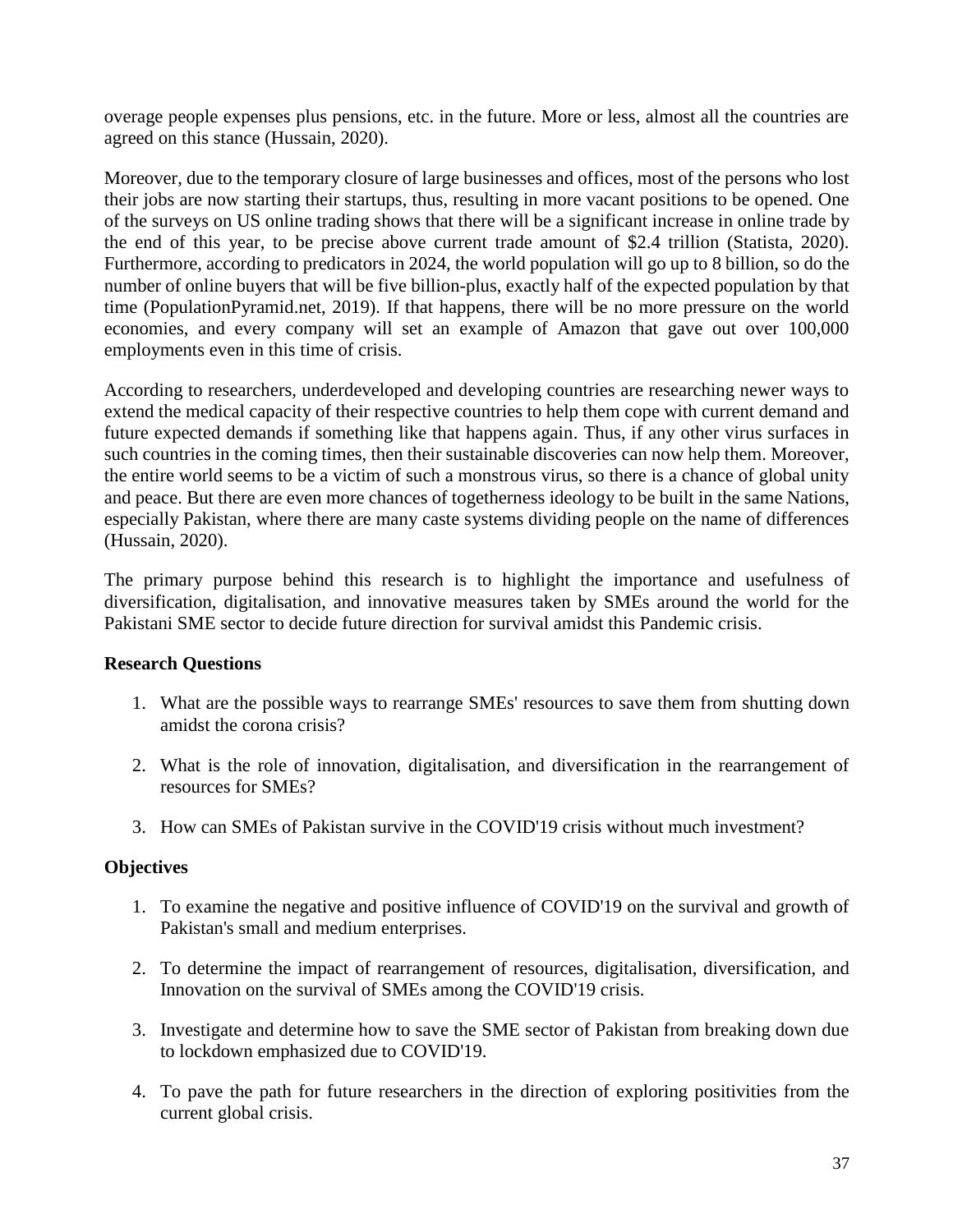# **Literature Review**

### **Global SMEs Sector**

Small and Medium Enterprises (SMEs) holds a bit crucial part in managing the country's economy. The demands of niche markets are mostly met by these organizations individually. SMEs' role is quite considerable because of their sufficient role in production, foreign shipments, and employment opportunities. The economic development of different countries can vary from each other regarding these organizations' considerable roles. A developing country such as Pakistan owes an unusual lump of its GDP to Small and Medium Enterprises (Statista, 2020).

Three attributes that define SMEs worldwide are yearly revenues, amount of capital, and the number of employees. all three elements have different cut-off values because of differences in different economies. As compared to developing economies, the USA, Japan, Germany, Europe, and the United Kingdom are having higher capital values and yearly revenues because these are developed countries. The definitions of micro organization, small and medium enterprises, were all swayed by many economies. Some economies divided these sectors more, and some definitions differ in the traits mentioned earlier for the products and services sector (The World Bank, 2019).

#### **Pakistani SME sector**

In Pakistan, there are more or less 3.3 million SMEs. SME organizations include startups, providing services, and manufacturing units working on different levels. They give employment to 78% of workers who belong to other sectors than agriculture; over 30% of the GDP and make up about 25% of manufacturing exports in Pakistan. These organizations contribute intricately to the country's economy, but the attention given to them is minor compared to their part. If given proper care, SMEs can work wonders and grow beyond expectations. Still, institutional and government levels both required giving positive steps to SMEs to uplift their growth.

After nine years of the founding of SMEDA (SME Development Authority), the definition of SME came in Pakistan, as endorsed in the SME policy 2007. The definition of SME by SMEDA is as follows (SMEDA, 2018):

| Paid-up Capital     | Up to 25 Million PKR  |
|---------------------|-----------------------|
| Number of Employees | Up to 250 employees   |
| Annual Sales        | Up to 250 Million PKR |

# **Table 1: Definition of SME in Pakistan**

#### **COVID'19 Infected SMEs of Pakistan**

Due to the listed lockdown because of Covid-19, SMEs have been severely affected, as shown by complaints (Nation.com, 2020). The current financial situation of the country was observing slow progress in manufacturing, services providers, and farming fields, which is the reason behind, decrease in government income, an increase in unemployment, delays in supply chains, and decline of exports (Khan, 2020). So an online survey was launched by SMEDA to access the present situation of "Impacts of Covid-19" on April 3, 2020, until April 14, 2020. From all across Pakistan, nine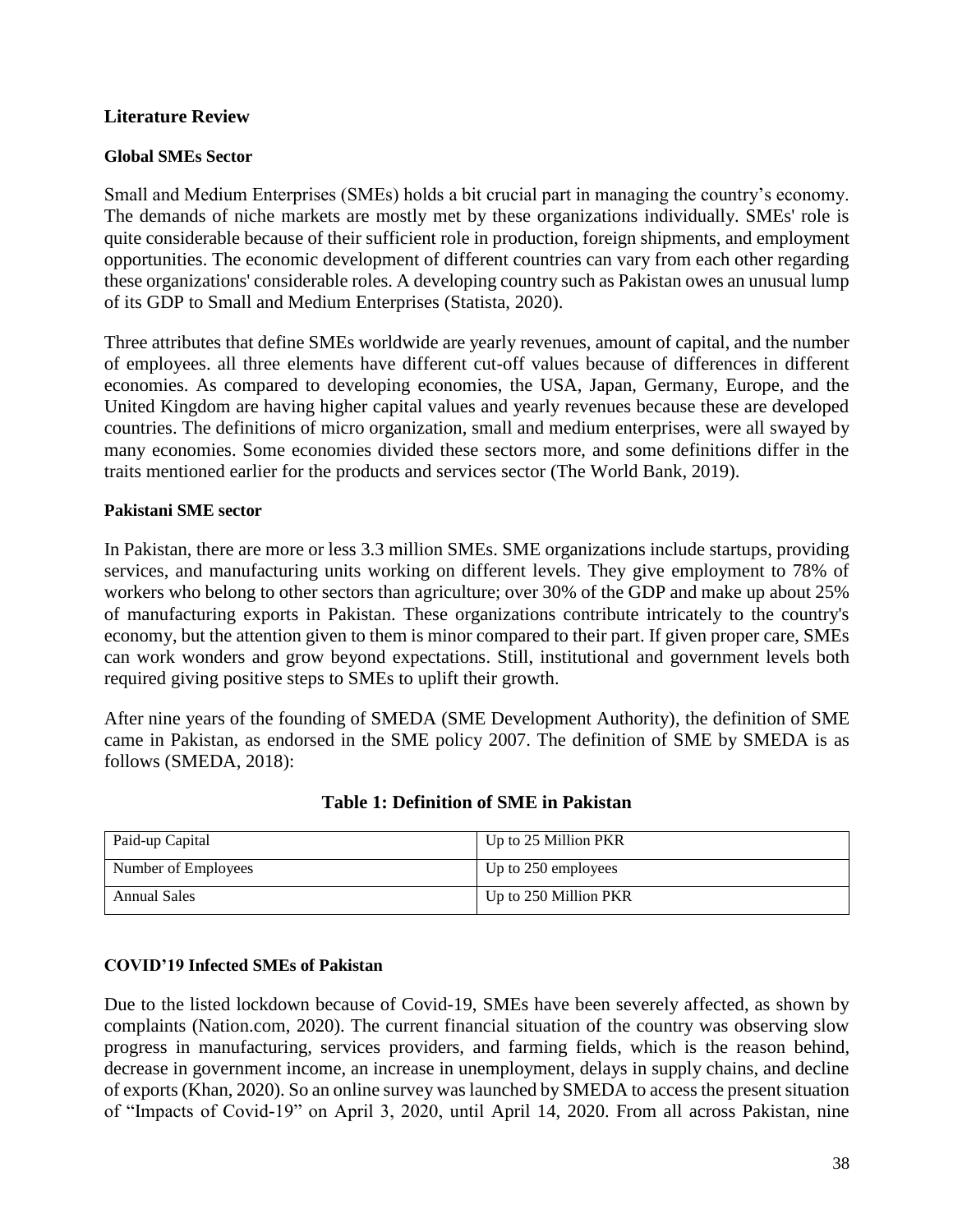hundred and twenty (920) organizations take part in the survey. An almost forecasted amount to be recovered will be expected as 29 billion Pakistani Rupee from these 920 businesses, and they employ approximately 19,641 employees. In addition to this, these businesses also give employment to almost 8,950 workers who earn by daily contractual work. The enterprises are mostly small, and their employees' size mainly consists of 1 to 5, out of which almost 33% of the companies survive with sales up to 1M PKR. The issues which are quite challenging for SMEs of Pakistan are said to be extended lockdowns, and their influence on the company's progress was highlighted in the survey report. The subsequent lockdown due to Covid-19 has caused a reduction in 95% business operations.

Similarly, 92% of respondents have reported disruptions in the supply chain were by 92% of businesses, and up to 100% loss in their export orders were reported by 23%. Unemployment increment is the major setback during the lockdown, and 46% of businesses, according to the survey, have shortened their employees at work. But, 26% of enterprises report positively that after crises pass, they are going to re-hire or re-employ their workers real soon, when the crises end. However, 89% of small enterprises are fighting problems regarding financial issues, whereas 60% of SMEs are facing challenges in selling their products/services and safeguarding their business and reducing the impact of Covid-19; they identified areas for public sector support. The areas which were identified by SME-specific support measures including financial packages, tax relief, relaxation in payments of utility bills, guarantees and grants, easing conditions for loan repayments and support in paying salaries (Maryam Anas Ganaie, 2020)

# **Rearrangements of Resources: Diversification, Digitalisation and Innovation for the Survival Of SMEs**

From the last few years, a massive change of trend from traditional to digital business processes has been very evident to say that the world is moving towards the digital era. The direction of digitalisation has been followed by Business to Business companies as well as Business to Consumer dealing companies to stay in this race of survival of the ones who are more updated with new technologies. As far as the predictions go, many researchers predicted that almost 60% of total world businesses would switch to digital practices by the end of 2020. Moreover, they also emphasized that most SMEs are facing significant financial hurdles in adopting these technologies.

The financial constraints make it hard for them to survive in such big competition of survival of the fittest amidst so much national as well as international brands. Apart from all that, there is no stopping of an emerging trend of technological advancement through the adoption of digital platforms by companies and also there focus on R&D of new digital aspects. Thus, even if small and medium enterprises are facing low budgets for digital advancements, they should adopt the modified affordable version of it to stay on the latest trend for survival. The digital aspect of technological progress is not that out of means for SMEs, so, they should try to explore it for staying in business (Jhaveri, 2020).

According to researchers and practitioners, going digital by SMEs is to redesign the existing business models and functionality of daily tasks according to digital prospects. They are going digital means that companies need to start their functions on digital platforms by initializing digital presence in the form of websites for selling and advertising its products & services. Thus, by doing digital transformation, companies will enjoy increasing their daily efficiency and reach customers(International Trade Center, 2020). All kinds of automated and technological advanced tools fall under categories of digital transformation, for instance, virtual reality, internet apps,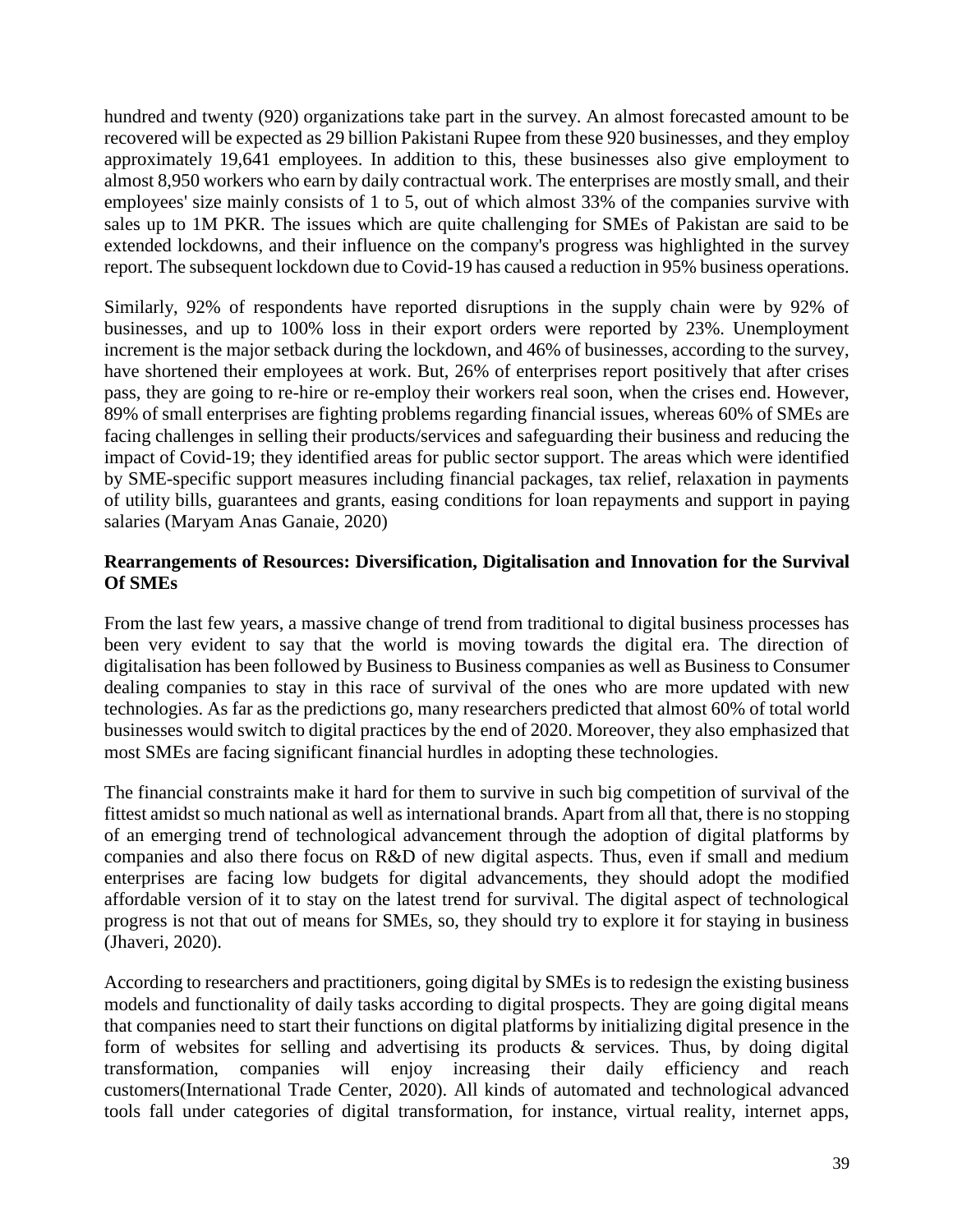security apps, artificial intelligence, data tools, and 3D animations, etc. mostly, all of the discussed technologies are being used by most of the sectors or industries nowadays. According to a survey by ULAS, around 99.83% out of all organizations working belongs to the category of SMEs and not only that they also employ up to 50% of the workforce and contribute about 55.1% of total exports of the country, which is a considerable contribution in the economy by them. If they shift from traditional to digital practices completely, they might be able to challenge big organizations through digital technology-oriented business models and daily methods. Even if SMEs only focus little on digital transformation by showing that they have sound knowledge and realization of today's need, it will get marvellous results (ULAS, 2019).

Diversification is not all about expanding business or moulding it into another form but to give lost confidence back to the owner that he or she can survive if some changes are being implemented. That survey was taken when Alberta was facing similar economic crises like Pakistan, so, it will be beneficial in analyzing that diversification might be best in such a time of distress for sustainability. Also, that survey sheds light on the fact that diversification is helpful for the growth and survival of SME regardless of age. Instead, it is very much related to the approach and belief of the owner of SME. Thus, this is a very similar scenario with the COVID'19 situation faced by SMEs of Pakistan (BDC, 2015).

Innovation means that company needs to introduce new innovative technology either for redefining the business model of theirs or for making new innovative products or services for the customers even though the latest technological advancement might be unique for the customers or world. They should be creative and innovative; afterwards, they can educate their customers about their convenience or benefit. Innovation can be a new concept or idea being implemented or introduced by entrepreneur running his business.

According to a survey report of OCED in 1991, technological innovation and innovation are related concepts that are both focusing on introducing something new for the betterment of services or products of companies. Thus, Innovation is also quite vital for the survival and growth of SMEs, no matter the conditions applied (Nurulhasanah Abdul Rahman, 2015).



### **Figure 1: Research Framework**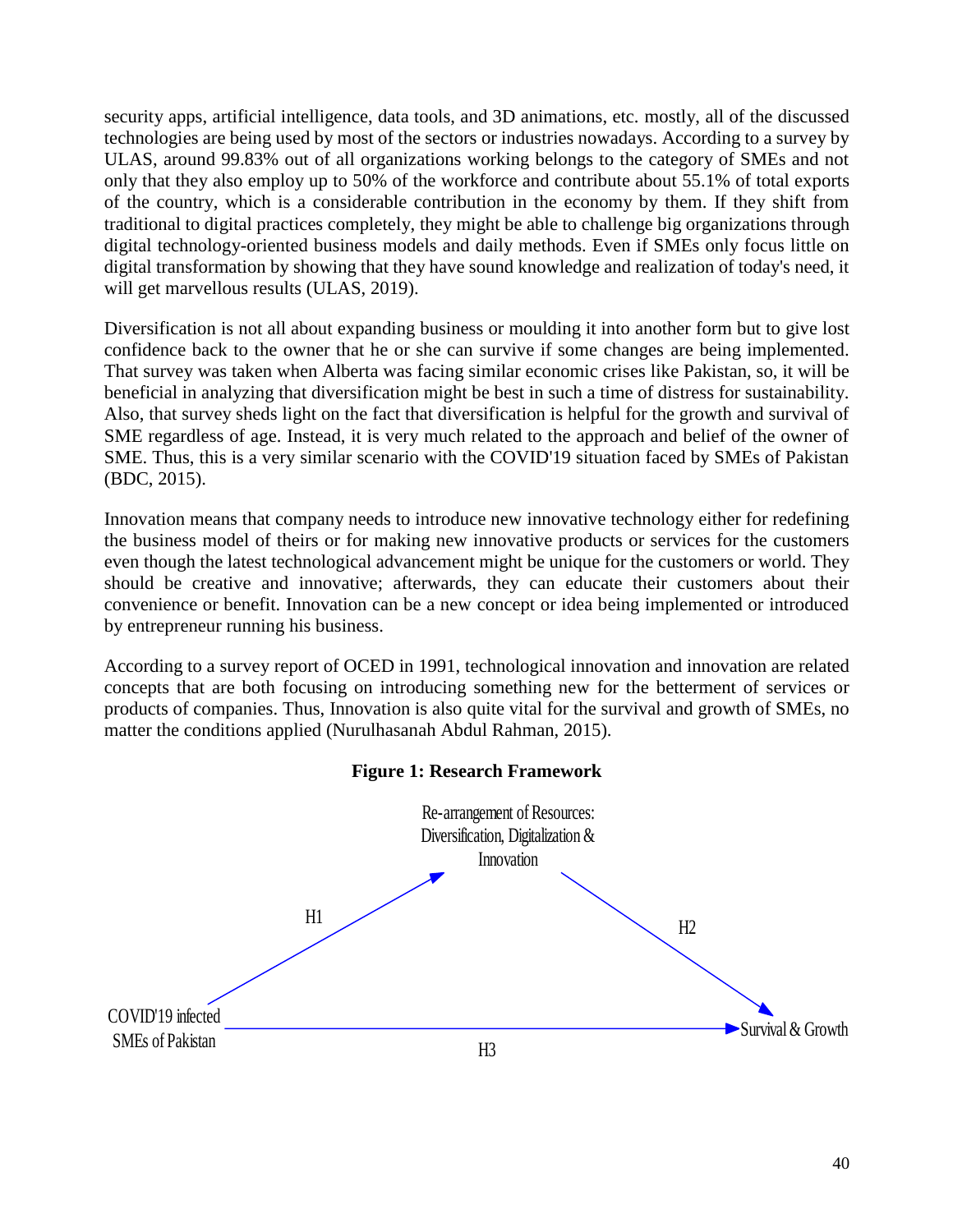# **Underpinning Theories**

#### **Business, Technology and Marketing Innovations**

According to researchers for diversifying businesses, it is best to adopt the theory of business, technology, and marketing innovation. In such a method, it is recommended to start with the Innovation of business models, technology, and marketing styles of the company for survival and growth perspective (Hans-Jorg Bullinger, 2016). According to this theory, innovation can be of the following type:



#### **Figure 2: Business, Technology and Marketing Innovations**

#### **Business Model Innovation**

In business model innovation researcher suggested going for the transformation of the old business model into a new and updated version to cater to the modern world needs of customers. All companies need to do is to find new techniques or daily practices to add additional value to their companies' offerings. For the sake of implementing such useful practices, a company can take assistance from following steps introduced by the researcher:

1. First, determine what kind of business model you have and what possible improvements are needed in your present model of business .i.e. analyze your weaknesses and work on them.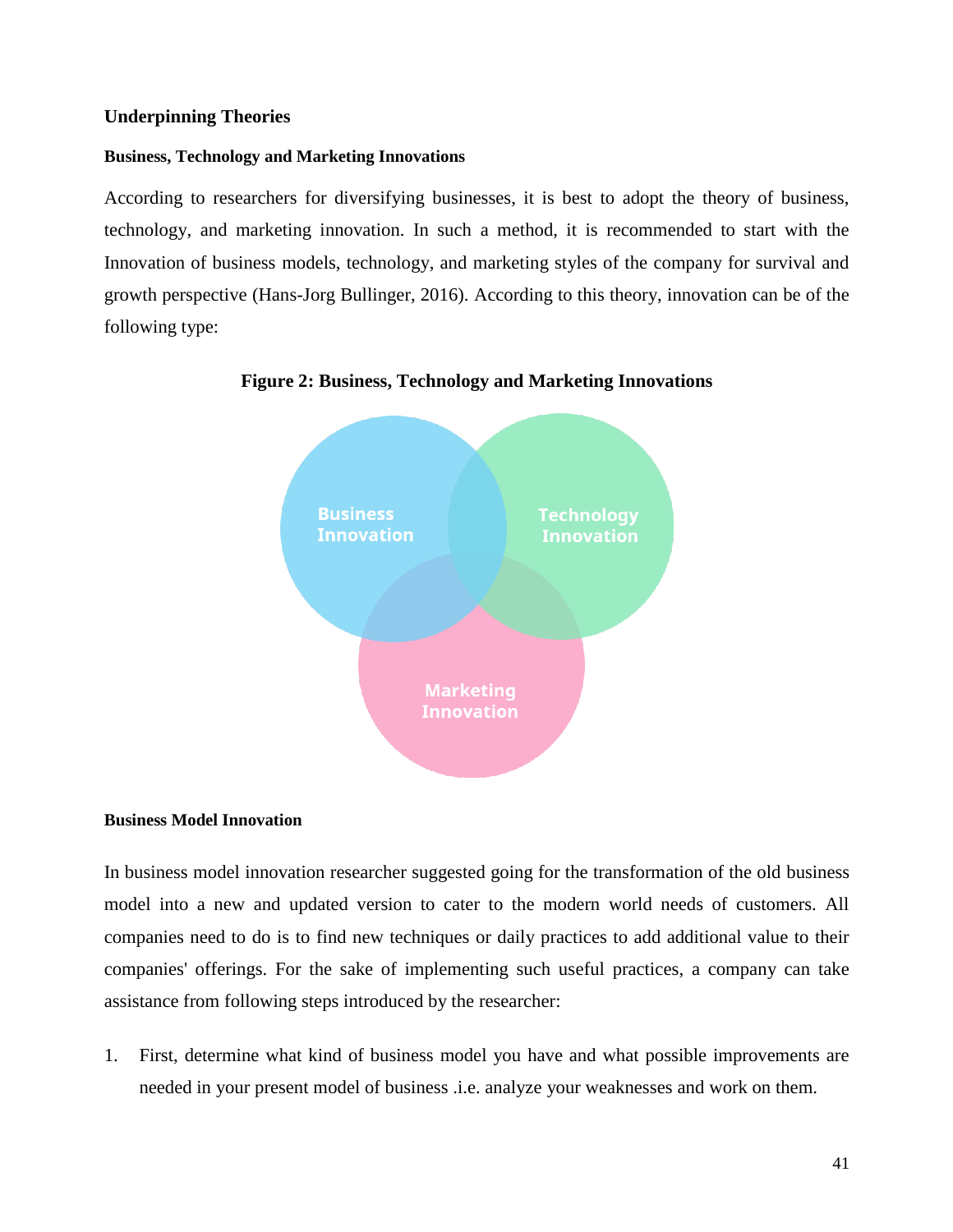- 2. Be more unbiased while judging your present business model to be more authentic in your analysis. Think about possible solutions to your old fashioned practices improvement.
- 3. While making a new model of business, don't forget to stay put on your company vision.
- 4. After you create a new business model, don't implement it before pilot testing of the concept and practices.

# **Technology Innovation**

To identify new innovative technologies to be included in business practices, the company should look into all possible options. There is no need to go with the most expensive one but with the one that is more suitable for the business model and vision. There is an entirely wrong myth that only big companies can afford technological Innovation, but SMEs can also go for innovative measures based on their efforts. It is given that technological transformation will increase the outcome, SMEs need to be serious about it. It can be defined as:

*"Generating new ideas based on technology, capability, or knowledge to produce a new solution to a real or perceived need and develop this solution into a viable entity."*

SMEs can modify existing technology according to their specific needs. There is no need to invest a hectic amount on the entire new technology, so they can earn more by spending less (BDC, 2015).

# **Marketing Innovation**

In the modern world, if a company needs to approach its customers, they need an effective marketing plan. Marketing plans are mostly modified according to specific business needs and customer categories. To be in new marketing trends, SMEs need to start with the innovation of their marketing plans. According to researchers, if a company cannot reach its customers properly, there is no point in having a good business model or whatsoever. Marketing is all about inventing new trendy strategies and plans to reach customers. Marketing also includes identifying prospective challenges and target markets for businesses. Marketers should avoid bandwagon rule if they want to stand out from the rest of the competitors. For the innovation of marketing plans, there is a need for extensive market research and revisions of marketing strategies regularly. Companies can discover new ways of marketing old products or relate them to something else to make buyers interested in it (Kylliäinen, 2018).

# **The Modern Portfolio Theory (MPT)**

According to Modern Portfolio Theory, businesses should start with a diversified set of portfolios instead of just one or two items. In that way, there will be a vital chance of having more interested investors and the probability of loss will also below. Even if one product doesn't do well, others will compensate for it. During the time of economic crises such as now, it is best to diversify SMEs into more product lines. By doing that, entrepreneurs will get a better shot at surviving through this crisis; for instance, many designers start designing protection suits with a modern touch for the customers (Koumou, 2020).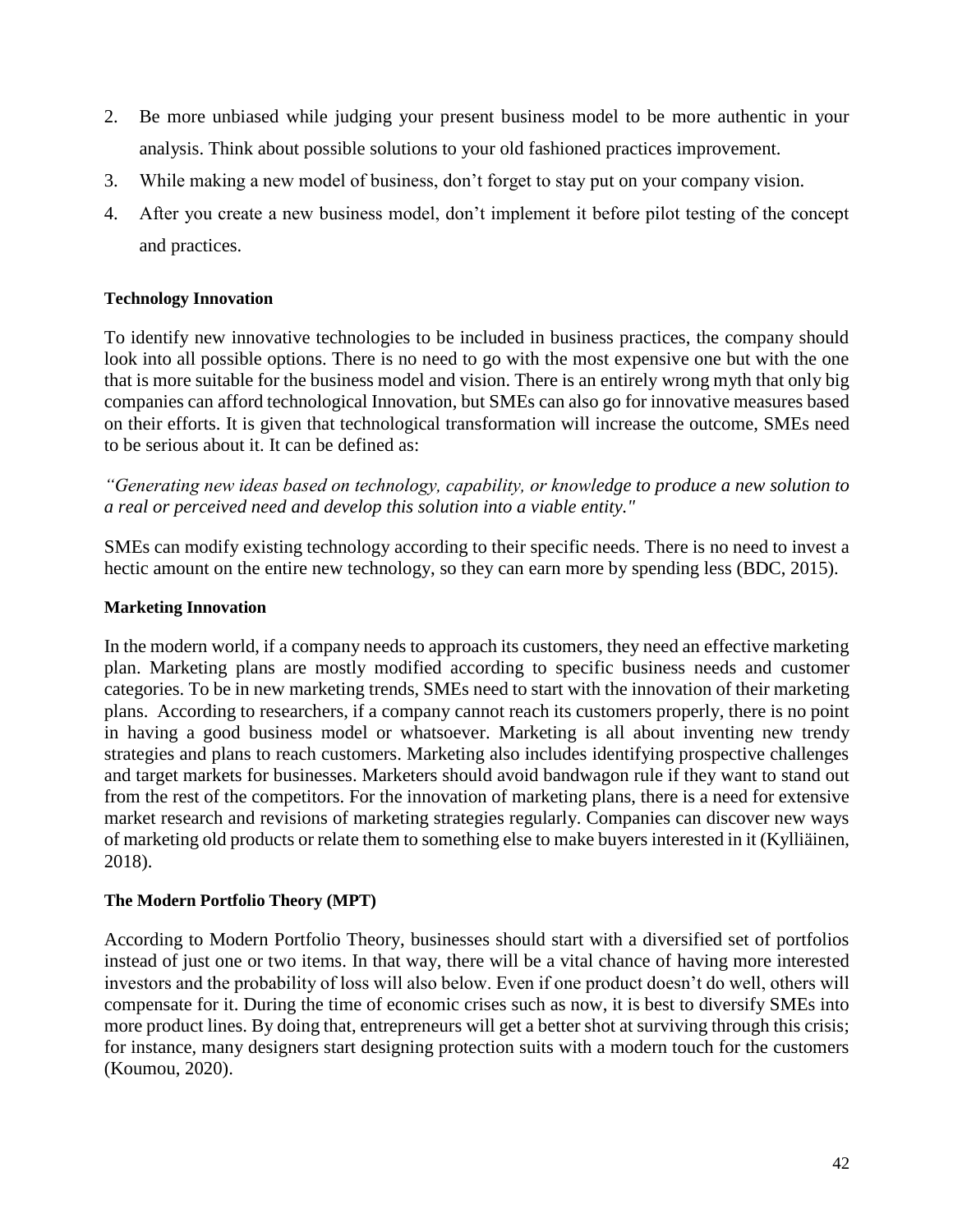# **Implications and Accomplishments**

This study will be a new direction for the researchers to explore diversification not only from the perspective of SMEs' survival but also as a way of surviving through the current crises of a global pandemic. the theoretical framework built in this study will help future researchers get some useful insights into the subject area. Furthermore, researchers and governmental policymakers can gain new insight into ways to sustain and save Small and Medium Enterprises (SMEs) as they contribute a whole lot of portion in the GDP of the country.

Moreover, the realization of technological assistance for the SME sector will also get into the sight of governmental agencies and SME owners to better plan the attainability of technical tools. Finding that SMEs' survival depends on implementing diversification will encourage many firms to hang on a little longer until they develop a diversification strategy for their businesses. In theoretical means, the researcher found out that diversification, innovation, and digitalisation is positively related to the survival and growth of the SME sector. Still, we need data to support our argument. Because this paper is a conceptual one so, the researcher does not collect data to help the discussion or to relate it with other countries' situations.

Moreover, the researcher has self-developed all the framework with the help of previously published material, but because COVID'19 just happened a couple of months back, so there is less published literature. Therefore, there are many more options to explore in this study, and researchers are advised to conduct such type of research in their respective countries as well to get a clearer picture of the situation we are in. Therefore, by improving the use of resources or rearranging them, SME survival can be expanded to grow and flourish.

# **Conclusion**

This study is a conceptual paper focusing on the challenges the SME sector in Pakistan faces during this time of global pandemic and proposes a solution to get through this difficult time. SME sector contributes to most of the countries' economies more than the big companies and mostly in developing ones. Because of the self-imposed lockdowns for the prevention of the COVID'19 outbreak, most lands, including Pakistan, are facing burnt of crises in the SME sector. Moreover, due to the loss of huge profits, SMEs are barely surviving, with most of them going bankrupt. Most of the SMEs are laying off employees resulting in unemployment and poor economic conditions in the country.

In this study, the researcher aims to determine the effect of COVID'19 on the survival of SME and determine the impact of diversification, innovation, and digitalisation on the survival and growth of the SME sector of Pakistan. The researcher suggested two theories to implement to get through these crises: method of business model, technology and marketing innovation, and Modern Portfolio theory. The researcher is of the view that rearrangement of company resources and by adding in the portfolio of products and services SMEs can get out of this mess alive. Furthermore, this research is just a conceptual paper, so there are many limitations and future prospects of this study.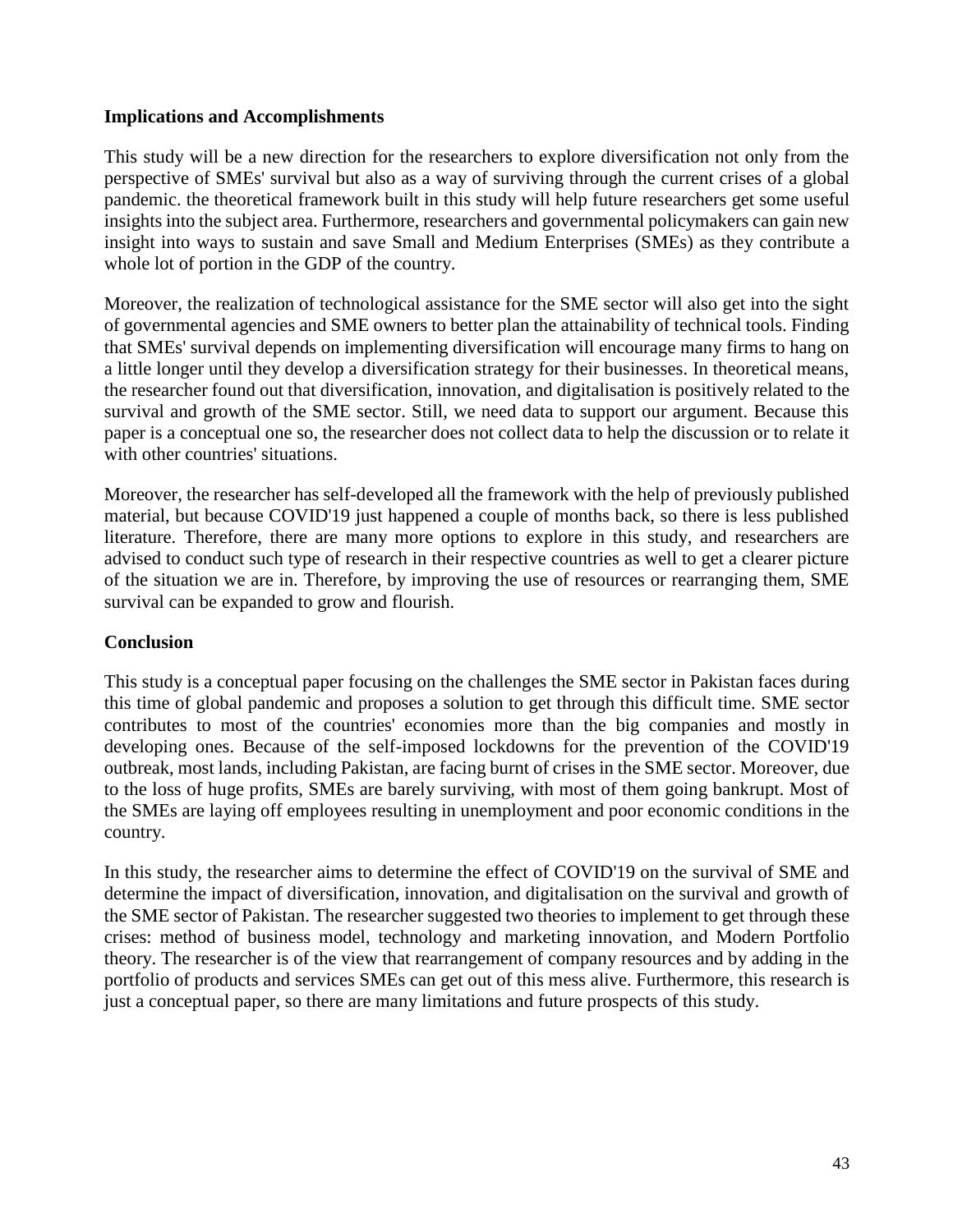# **References**

BDC., 2015. Diversify, Diversify, Diversify... A Key Growth Strategy for Small and Mid-Sized Firms. Alberta: Business Development Bank of Canada: Entrepreneurs first.

Hans-Jorg Bullinger, M. R., 2016. Business Model Innovation: From the technology market to market success. 2016 Portland International Conference on Management of Engineering and Technology (PICMET) 1264-1270.

Hussain, S. M., 2020. Are there any positives of Covid-19? Retrieved July 08, 2020, from International The News: https://www.thenews.com.pk/print/644029-are-there-any-positives-ofcovid-19

International Trade Center., 2020. Supporting small businesses through the COVID-19 crisis. Retrieved June 18, 2020, from International Trade Center: https://www.intracen.org/covid19/

ITC., 2020. COVID-19: The Great Lockdown and its Impact on Small Business. Retrieved June 29, 2020, from E-Trade for all: http://www.intracen.org/smallbusinessday2020/

Jhaveri, D. S., 2020. Digitalization Can Help SMEs Grow With Less Investment. Retrieved June 09, 2020, from Enterpreneur.com: https://www.entrepreneur.com/article/

Khan, N. A.. 2020. Unleashing the True Potential of SMEs in Pakistan. Retrieved June 27, 2020, from Daily Times: https://dailytimes.com.pk/547057/unleashing-the-true-potential-of-smes-inpakistan/

Koumou, N. B., 2020. Diversification And Portfolio Theory: A Review. Financial Market & Portfolio Management.

Kylliäinen, J., 2018. Key Innovation Management Models and Theories. Retrieved June 28, 2020, from VIIMA.COM: https://www.viima.com/blog/innovation-management-models

Maryam Anas Ganaie, F. Z., 2020. Impact of COVID-19 (Coronavirus) on Small and Medium Enterprises (SMEs) in Pakistan. Lahore: SMEDA.

Mohd Rosli Mohamad, A. R., 2012. Competitive Strategies and Firm Performance: A Comparative Study of Malaysian and Indonesian Small and Medium Enterprises. 3rd International Conference on Business and Economic Research 3rd ICBER 2012 Proceeding. Bandung: ICBER Proceedings.

Nation.com., 2020. Supporting-SMEs-during-covid19. Retrieved June 19, 2020, from Nation.com: https://nation.com.pk/08-May-2020/supporting-smes-during-covid19

Nurulhasanah Abdul Rahman, Z. Y., 2015. An Overview of Technological Innovation on SME Survival: A. 6th International Research Symposium in Service Management, (pp. 508-516). Kuching: Procedia - Social and Behavioral Sciences, ELSEVIER.

PopulationPyramid.net., 2019. Population Pyramids of the World from 1950 to 2100. Retrieved July 08, 2020, from PopulationPyramid.net: https://www.populationpyramid.net/world/2025/

Robin Mann, N. I., 2009. Quality Management Practices of SME in Developing Countries: A Survey